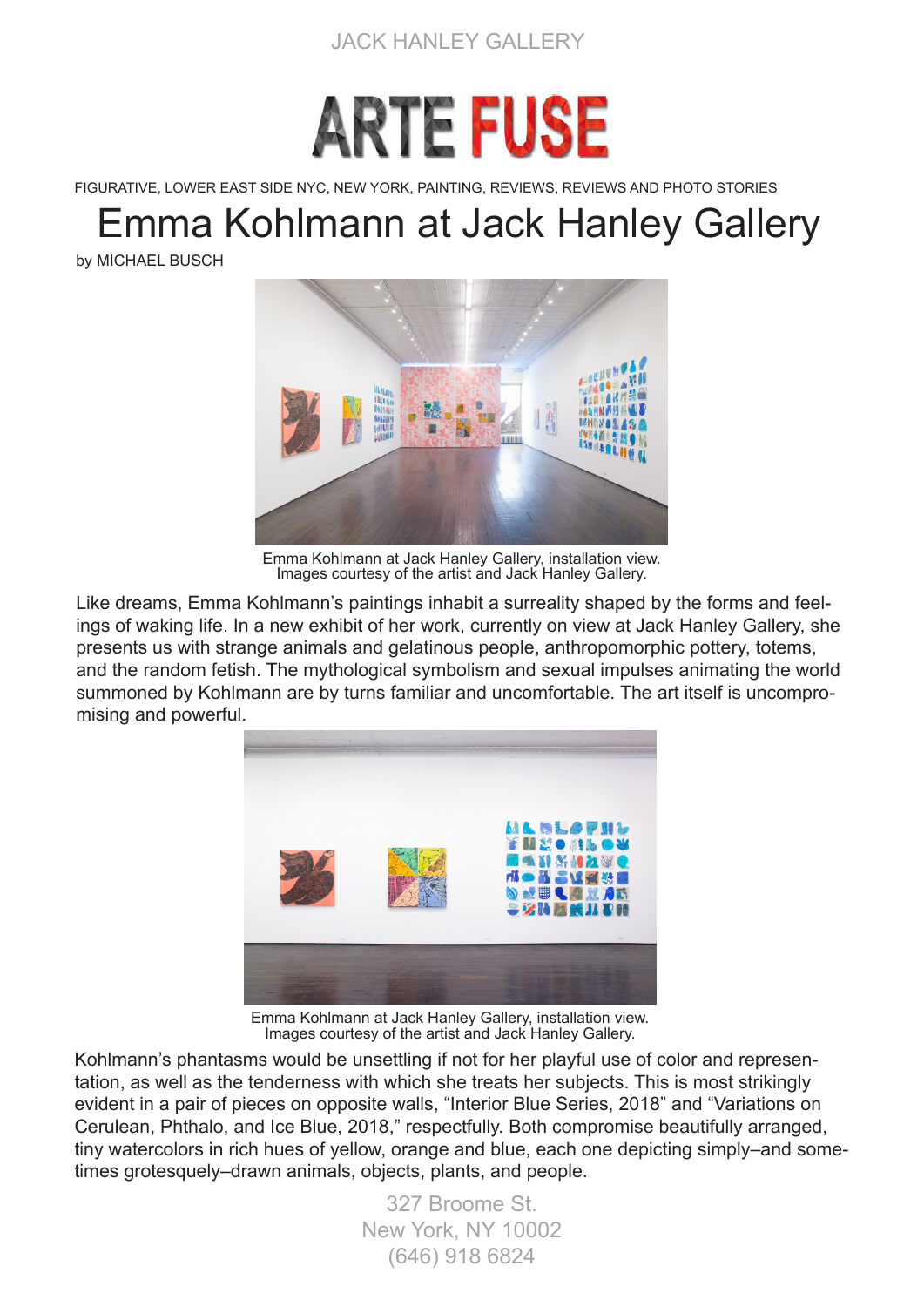## JACK HANLEY GALLERY



Emma Kohlmann, Swan Dive, 2018, acrylic on canvas, 50 x 50 inches.

Despite the crude renderings of form that characterizes her work, Kohlmann demonstrates great skill and confidence in execution. In "Swan Dive," for example, an ungainly dark bird appears to soar upwards into the sky with feathers rendered so perfectly hazy that they suggest at once texture and motion. "In the Pines," depicting an impossibly blue dog resting near an unfurling green plant recalls the energy and elegance of a Matisse cutout. Even in her more slapdash moments, it's clear that Kohlmann knows what she's doing.

But it's the people in Kohlmann's paintings that exhibit the real strength and psychological depth of her approach. They're fleshy and unapologetically erotic, sometimes masturbating alone or clutching a partner in bed. This isn't pornography for an outsider's gaze, however. Sex, here, seems to remind us of a more basic duty: to preserve ourselves and care for others in a world of uncertainty and alienation. While Kohlmann clearly draws out a subconscious plane of activity in her work, she's also interested in the mechanics of the conscious mind.



Wallpapering the north and south walls of the gallery are wild prints in red and white, labeled with the sort of mundane thoughts and half-baked slogans that preoccupy the imagination and order our philosophical inclinations. "There is too much emphasis on being seen," says one. "Be kind and thoughtful," commands another. The print doubling as the exhibit's poster states simply. "I am searching for something but I don't know what it is."

Kohlmann populates this backdrop with scenes of moving intimacy. Her misshapen people caress and regard one another. They kiss lightly, hold hands and rest their head on a partner's

> 327 Broome St. New York, NY 10002 (646) 918 6824